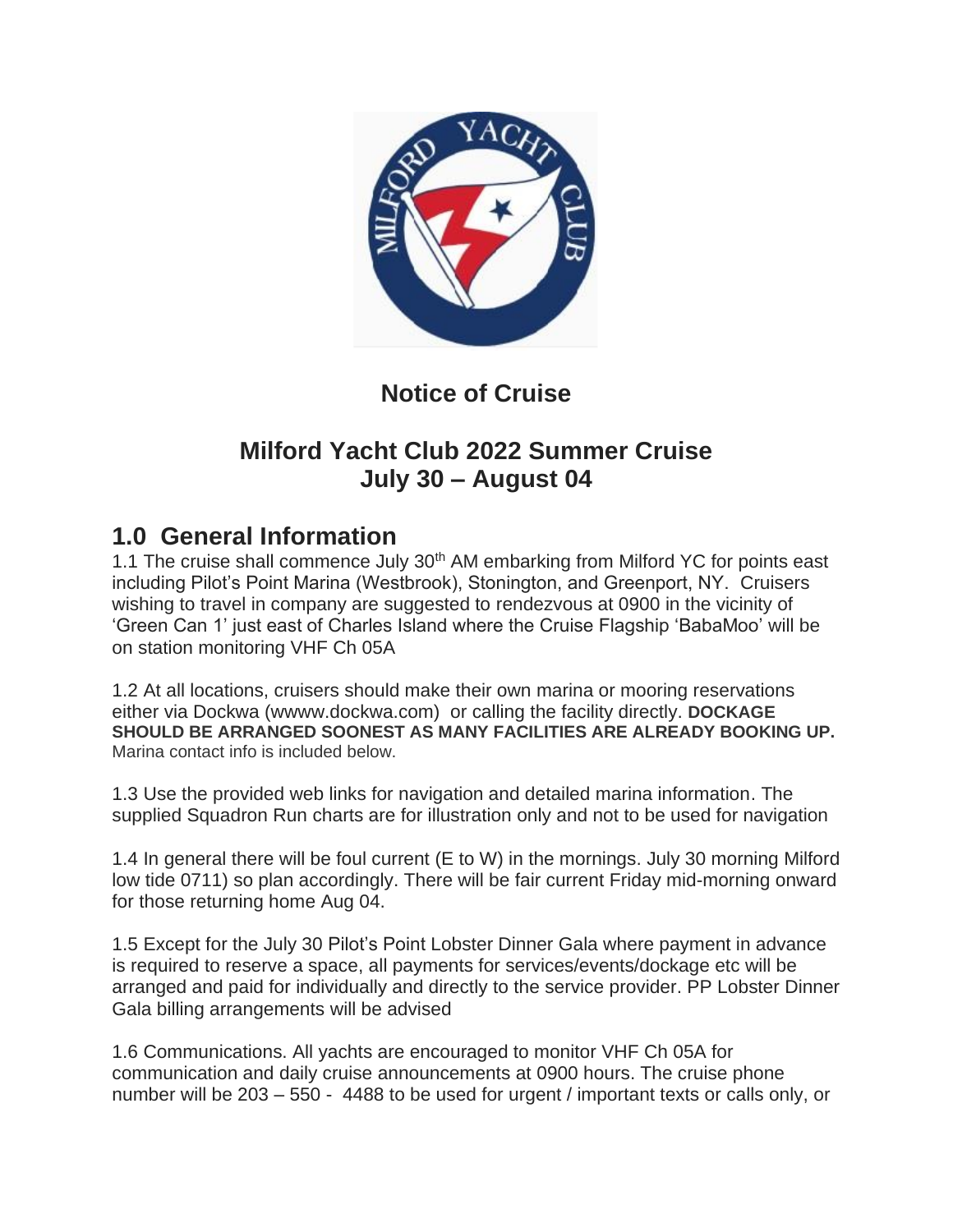if the cruise flagship is not responding on VHF. It is possible special announcements may be made on VHF 05A at the top of the hour if required.

1.7 Cruisers may join or leave the cruise at any time requesting permission to do so by contacting the cruise flagship by text or VHF

1.8 Cruisers shall fly a MYC burgee for the duration of the cruise from the appropriate position on their yacht

1.9 Members may register for the cruise by emailing from today [mantinozzi@sbcglobal.net](mailto:mantinozzi@sbcglobal.net) and advising their attendee names, boat name, length, and boat description, including their contact information (email and mobile phone). Further announcements and information will generally be made by email

1.9A The itinerary and events are subject to change depending on weather, interest level, etc. and changes / updates to the NoC will be emailed to registrants as needed.

## **2.0 Squadron Runs**

### **2.1 Sat July 30**

Squadron Run Number 1 Milford to Safe Harbor Pilots Point Marina, Westbrook 28.1 NM (5.5 hours at 5 knots) shmarinas.com/locations/safe-harbor-pilots-point/

1800 Hours Lobster Bake / BBQ and BYOB (Outside - Catered) at Pilots Point Marina

Pavilion (Westbrook). All MYC members are invited to attend either by boat or drive on

their Land Yacht. Space available on first come first served basis until full**. RSVP and** 

**PREPAYMENT mandatory. Email** to Jay Kiley at *jaykiley@sbcglobal.net* 

## **2.2 Sun July 31**

Layday at Pilots Point Marina No planned activities. Enjoy the pool.

#### **2.3 Mon Aug 1**

Squadron Run No. 2 Pilot's Point to Stonington Harbor 28.2 NM (5.5 hours at 5 knots) Dockside Pot Luck Cocktails 1700 Further details to be advised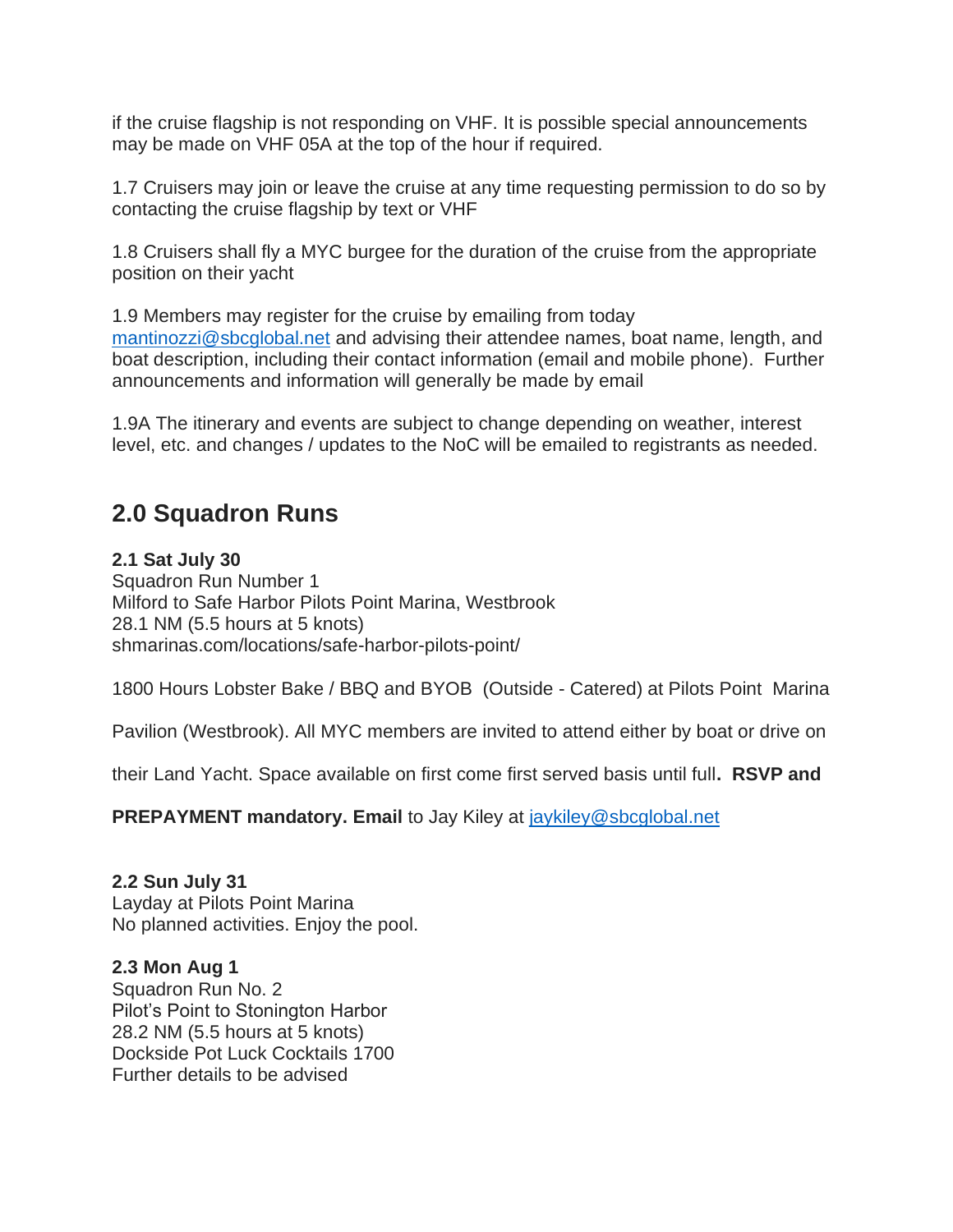#### **2.4 Tue Aug 2**

Layday at Stonington

*Yankee Magazine* voted Stonington one of the "*Top 10 Prettiest Coastal Towns in New England"* for its mile-long beaches, historic seaside homes, and eclectic shops and boutiques. Visit the Old Lighthouse Museum to discover Stonington's maritime and agricultural history, dating back to 1895. Relax along DuBois Beach; enjoy swimming, boating and sun-bathing. Eat like a local at one of the many restaurants offering fresh, seaside dining. Make your way to "The Point" at the tip of the peninsula to watch the sunset or capture panoramic views of Connecticut, Rhode Island, and New York.

A 15 minute UBER ride away is Mystic Seaport and Mystic Aquarium which are highly recommended.

Cruisers should make their own marina or mooring reservations

Stonington Harbor Y.C. [https://shyc.us/welcome](https://shyc.us/welcome/)

Slip reservation via Dockwa [www.dockwa.com](http://www.dockwa.com/)

Dodson's Boatyard- Online mooring request form

<http://dodsonboatyard.com/mooringrequest-2>

Mystic Seaport<https://www.mysticseaport.org/>

Mystic Aquarium<https://www.mysticaquarium.org/>

#### **2.5 Wed Aug 3**

Squadron Run #3 Stonington to Greenport 26 NM (5.5 hours @ 5 knots) <https://www.greenportvillage.com/> <https://www.longisland.com/guide-to-greenport.html> Suggested dockage at Mitchell Park Marina (Dockwa) Group dinner to be arranged Alternate mooring Shelter Island YC (reciprocal with MYC)<https://www.siyc.com/> Accessible by ferry from Greenport Group dinner to be arranged

#### **2.6 Thu Aug 4**

Layday at Greenport

Optional vineyard group tour with bus transportation to/from Mitchell Marina. We expect this will be approximately 3-4 hours with wine tastings and cheese plates at two vineyards. All inclusive approx. \$200 per person. RSVP to [crowley.cliff@gmail,.com](mailto:rowley.cliff@gmail,.com) required first come first served. <https://www.newvinewinetours.com/>

## **2.7 Fri Aug 4**

Cruise is disbanded Squadron returns to MYC at their leisure 49.5 NM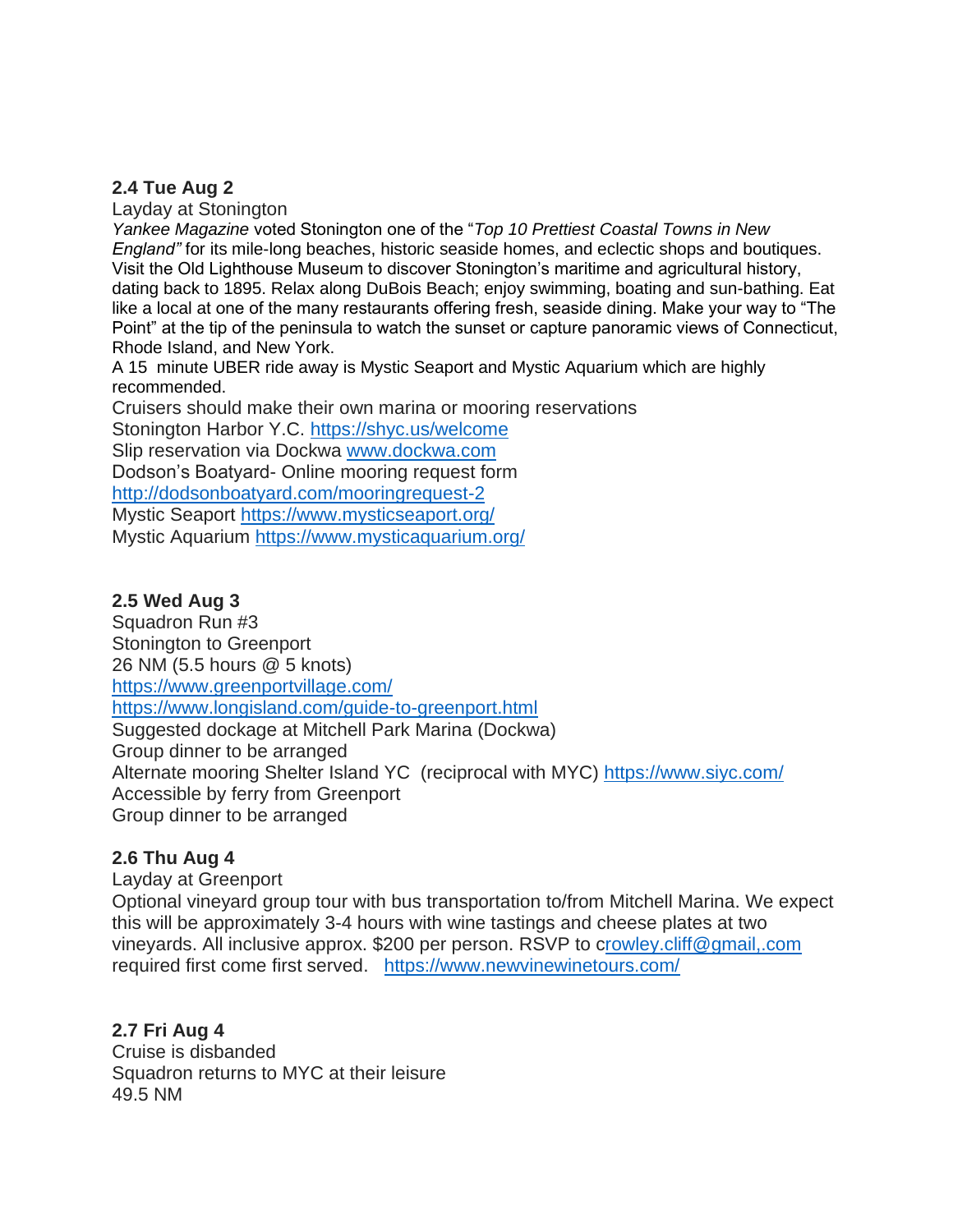

3.2 Squadron Run #2



Squadron Run #3

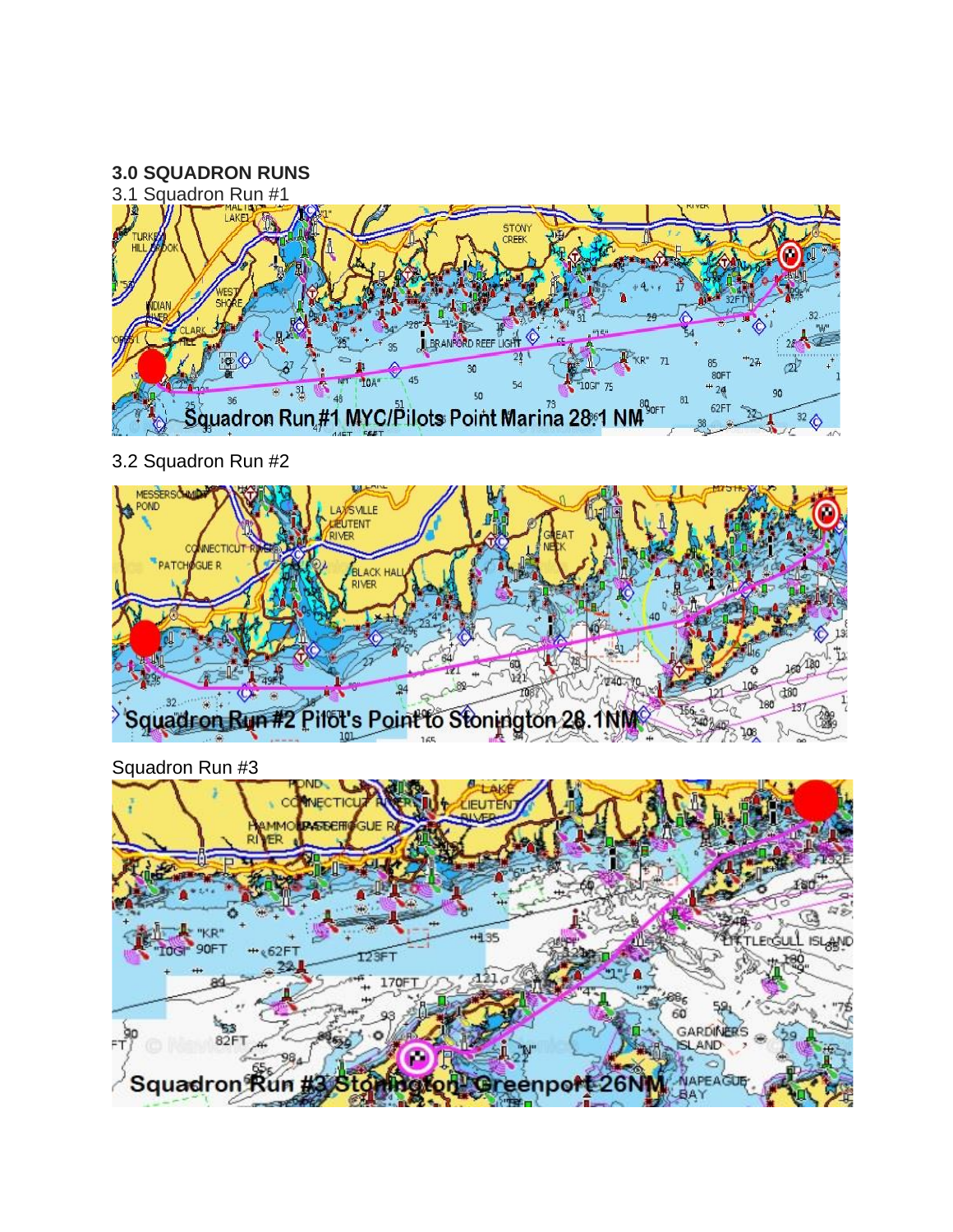## 3.3 Cruise Return



# **4.0 2022 MYC Cruise Officers**

MYC Fleet Captain Bruce Scull [brucescull804@gmail.com](mailto:brucescull804@gmail.com) MYC Cruise Commander Mark Antinozzi [mantinozzi@sbcglobal.net](mailto:mantinozzi@sbcglobal.net) MYC Cruise Chief Petty Officer Laurie Kiley *Ipkiley@sbcgobal.net* MYC Bosuns Jay Kiley [jaykiley@sbcglobal.net](mailto:jaykiley@sbcglobal.net) / Cliff Crowley [Crowley.cliff@gmail.com](mailto:Crowley.cliff@gmail.com)

# **Appendix 1 Cruise Roster**

| Name                                  | <b>Boat Name</b> | Boat Type |
|---------------------------------------|------------------|-----------|
| <b>Bruce Scull</b>                    | Solevento        | Tartan 35 |
| Mark / Marian Antinozzi Disco Volante |                  | ArrowCat  |
| Cliff / Amy Crowley                   | <b>BabaMoo</b>   | Sea Ray   |
| Jay / Laurie Kiley                    | Anam Cara        | J/120     |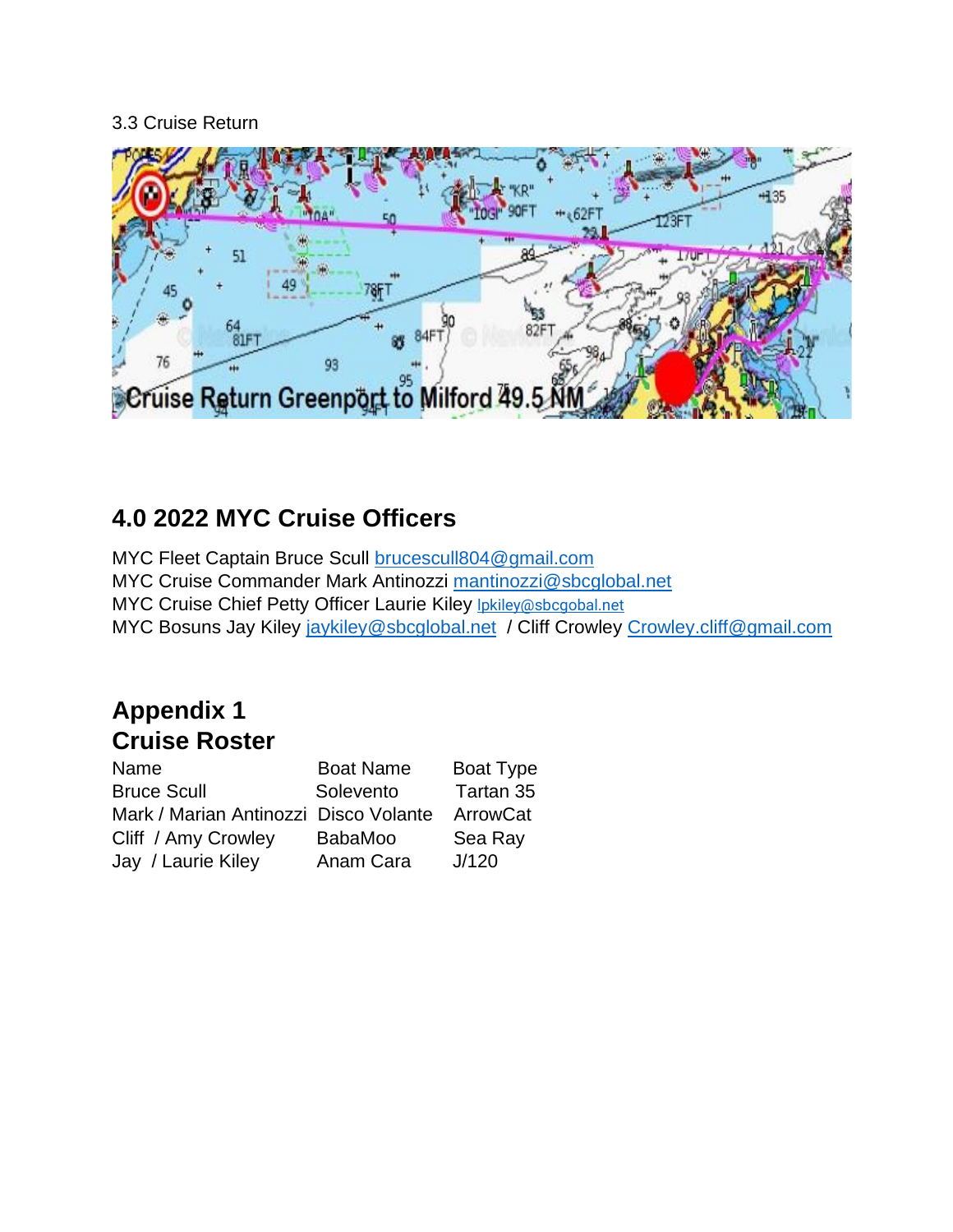### **APPENDIX 2**

## **TIDES / CURRENT AT 'THE RACE'**

41.2333° N, 72.0597° W Flood direction 302° true Ebb direction 112° true

2022-07-30 Sat 01:01 EDT -0.00 knots Slack, Ebb Begins 2022-07-30 Sat 04:10 EDT -3.10 knots Max Ebb 2022-07-30 Sat 05:41 EDT Sunrise 2022-07-30 Sat 07:14 EDT Moonrise 2022-07-30 Sat 07:28 EDT 0.00 knots Slack, Flood Begins 2022-07-30 Sat 10:15 EDT 2.58 knots Max Flood 2022-07-30 Sat 13:33 EDT -0.00 knots Slack, Ebb Begins 2022-07-30 Sat 16:30 EDT -2.68 knots Max Ebb 2022-07-30 Sat 19:34 EDT 0.00 knots Slack, Flood Begins 2022-07-30 Sat 20:07 EDT Sunset 2022-07-30 Sat 21:35 EDT Moonset 2022-07-30 Sat 22:26 EDT 2.58 knots Max Flood 2022-07-31 Sun 01:36 EDT -0.00 knots Slack, Ebb Begins 2022-07-31 Sun 04:49 EDT -3.06 knots Max Ebb 2022-07-31 Sun 05:42 EDT Sunrise 2022-07-31 Sun 08:02 EDT 0.00 knots Slack, Flood Begins 2022-07-31 Sun 08:18 EDT Moonrise 2022-07-31 Sun 10:52 EDT 2.64 knots Max Flood 2022-07-31 Sun 14:08 EDT -0.00 knots Slack, Ebb Begins 2022-07-31 Sun 17:10 EDT -2.73 knots Max Ebb 2022-07-31 Sun 20:05 EDT Sunset 2022-07-31 Sun 20:13 EDT 0.00 knots Slack, Flood Begins 2022-07-31 Sun 21:59 EDT Moonset 2022-07-31 Sun 23:06 EDT 2.56 knots Max Flood 2022-08-01 Mon 02:13 EDT -0.00 knots Slack, Ebb Begins 2022-08-01 Mon 05:27 EDT -2.98 knots Max Ebb 2022-08-01 Mon 05:43 EDT Sunrise 2022-08-01 Mon 08:37 EDT 0.01 knots Slack, Flood Begins 2022-08-01 Mon 09:22 EDT Moonrise 2022-08-01 Mon 11:31 EDT 2.67 knots Max Flood 2022-08-01 Mon 14:44 EDT -0.00 knots Slack, Ebb Begins 2022-08-01 Mon 17:51 EDT -2.75 knots Max Ebb 2022-08-01 Mon 20:04 EDT Sunset 2022-08-01 Mon 20:55 EDT 0.01 knots Slack, Flood Begins 2022-08-01 Mon 22:21 EDT Moonset 2022-08-01 Mon 23:49 EDT 2.50 knots Max Flood 2022-08-02 Tue 02:53 EDT -0.00 knots Slack, Ebb Begins 2022-08-02 Tue 05:44 EDT Sunrise 2022-08-02 Tue 06:09 EDT -2.86 knots Max Ebb 2022-08-02 Tue 09:14 EDT 0.01 knots Slack, Flood Begins 2022-08-02 Tue 10:26 EDT Moonrise 2022-08-02 Tue 12:12 EDT 2.66 knots Max Flood